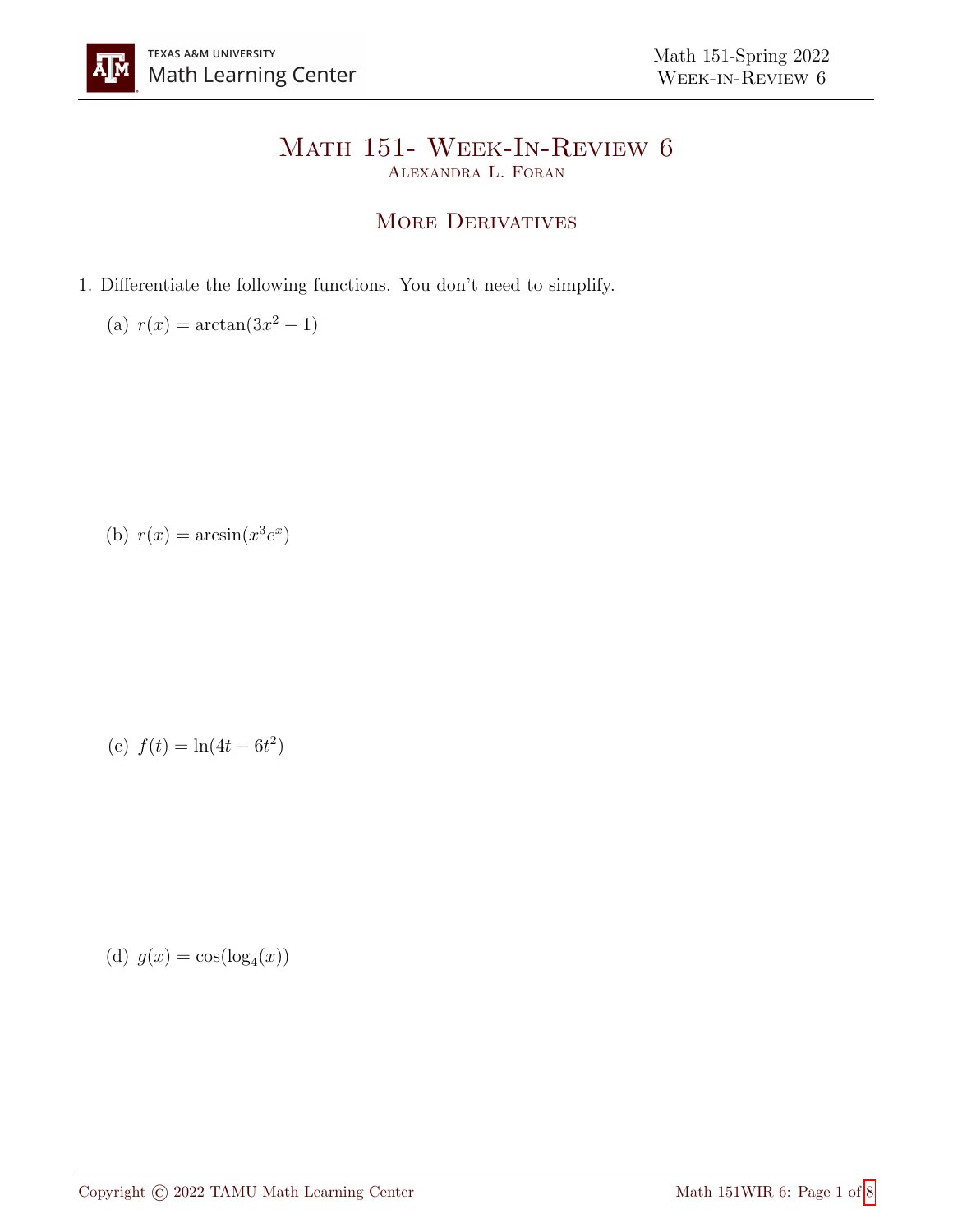

(e)  $y = (\ln(3x))^{\csc(x)}$ 

(f) 
$$
g(x) = \frac{(4x+1)^5(6-5x)^2}{2x^9e^{4x^2+7x}}
$$

2. Find an equation of tangent line to the curve  $y = 5x^3 \ln(x)$  at the point  $(1,0)$ .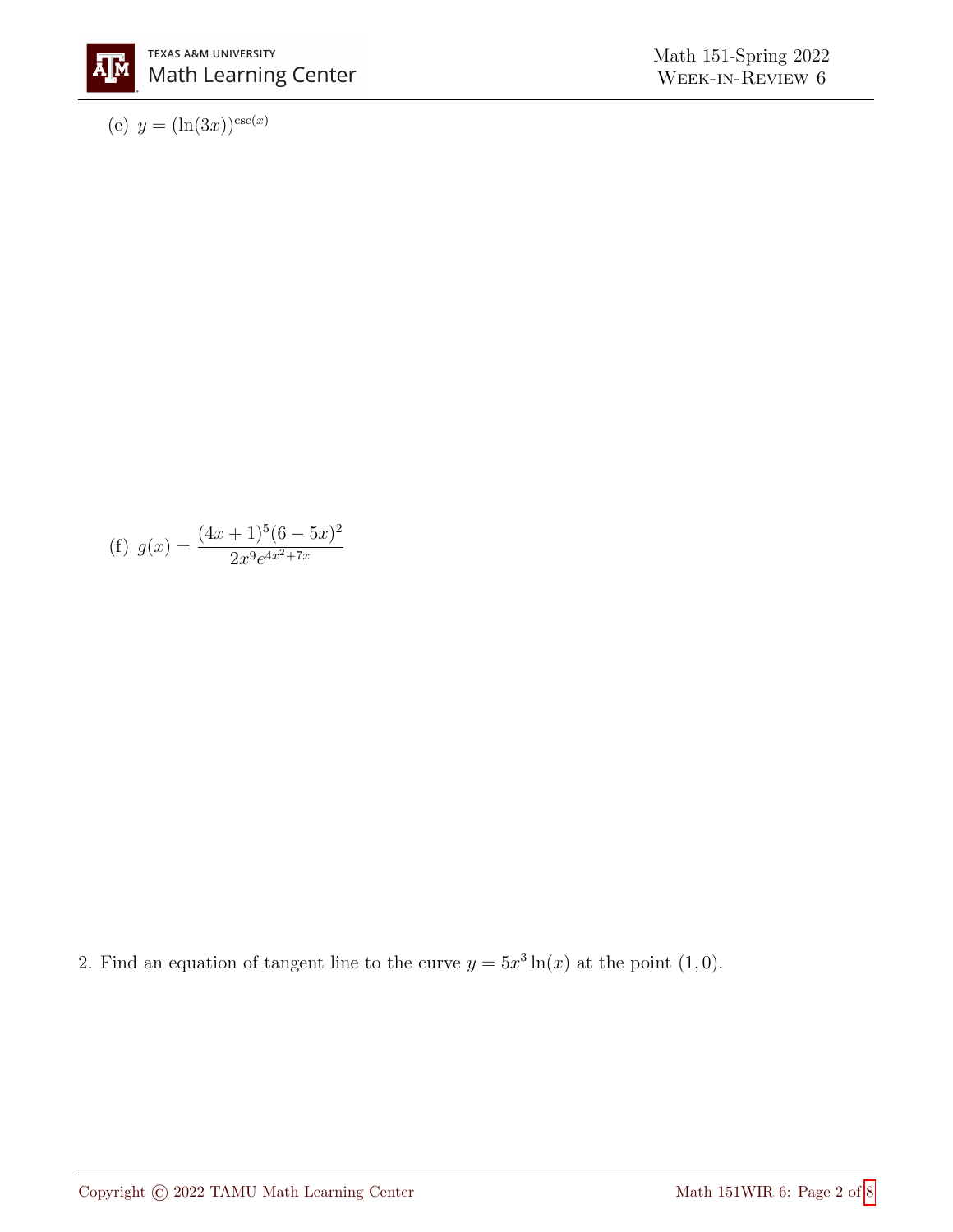3. Given 
$$
\mathbf{r}(t) = \langle 2\sin(t) + 2\cos(t), 3\cos(t) - 3\sin(t) \rangle
$$
  
(a) Find  $\mathbf{r}'\left(\frac{2\pi}{3}\right)$ .

(b) Write the equation of the tangent line at  $t = 0$ .

(c) Find the horizontal tangent line(s) for  $\mathbf{r}(t)$ .

(d) Find the vertical tangent line(s) for  $\mathbf{r}(t)$ .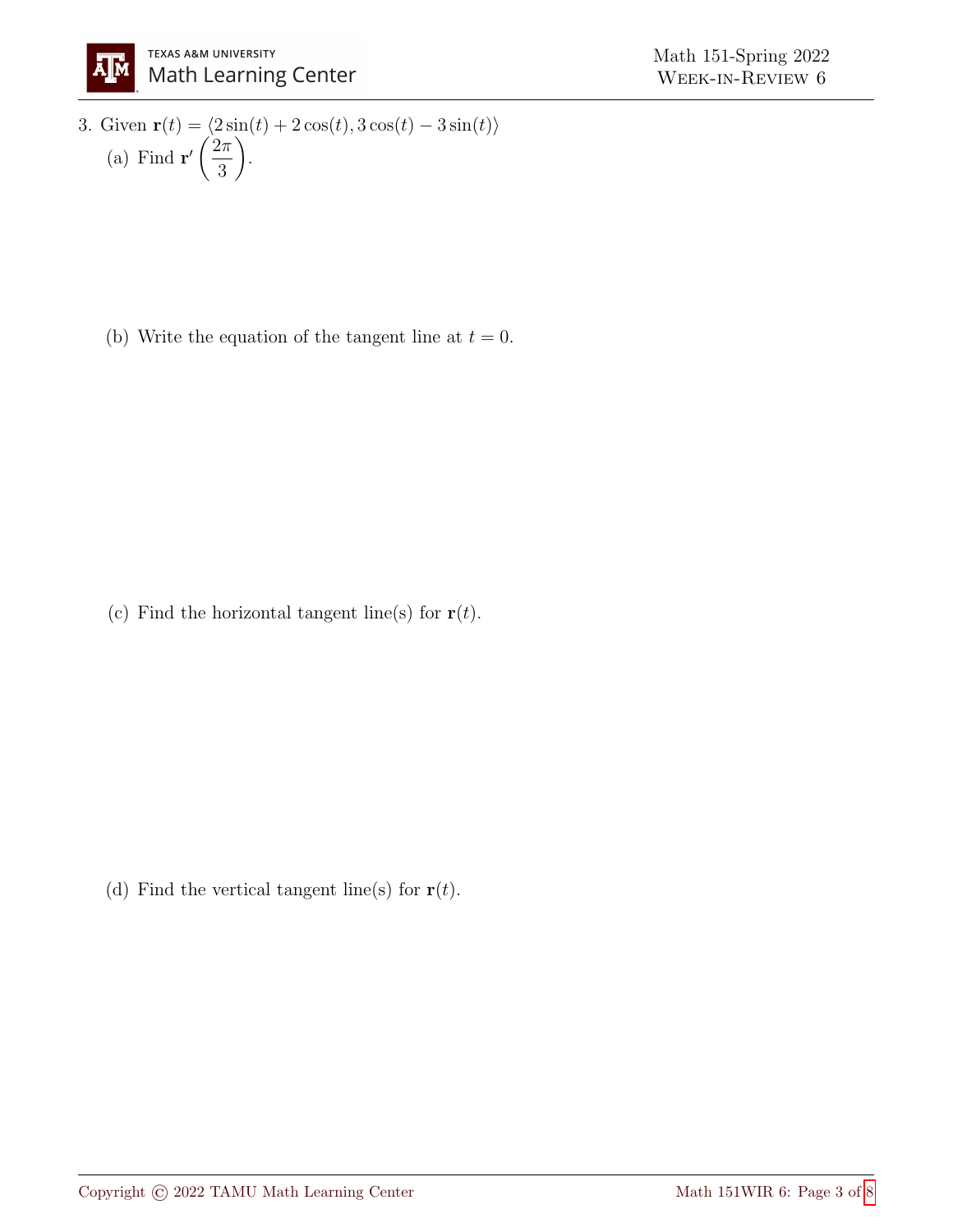4. Given  $\mathbf{r}(t) = \langle t^4 - 24t + 5, 10t^5 + 1 \rangle$ (a) Find  $\mathbf{r}'(1)$ .

(b) Write the equation of the tangent line at  $t = 0$ .

(c) Find the horizontal tangent line(s) for  $\mathbf{r}(t)$ .

(d) Find the vertical tangent line(s) for  $\mathbf{r}(t)$ .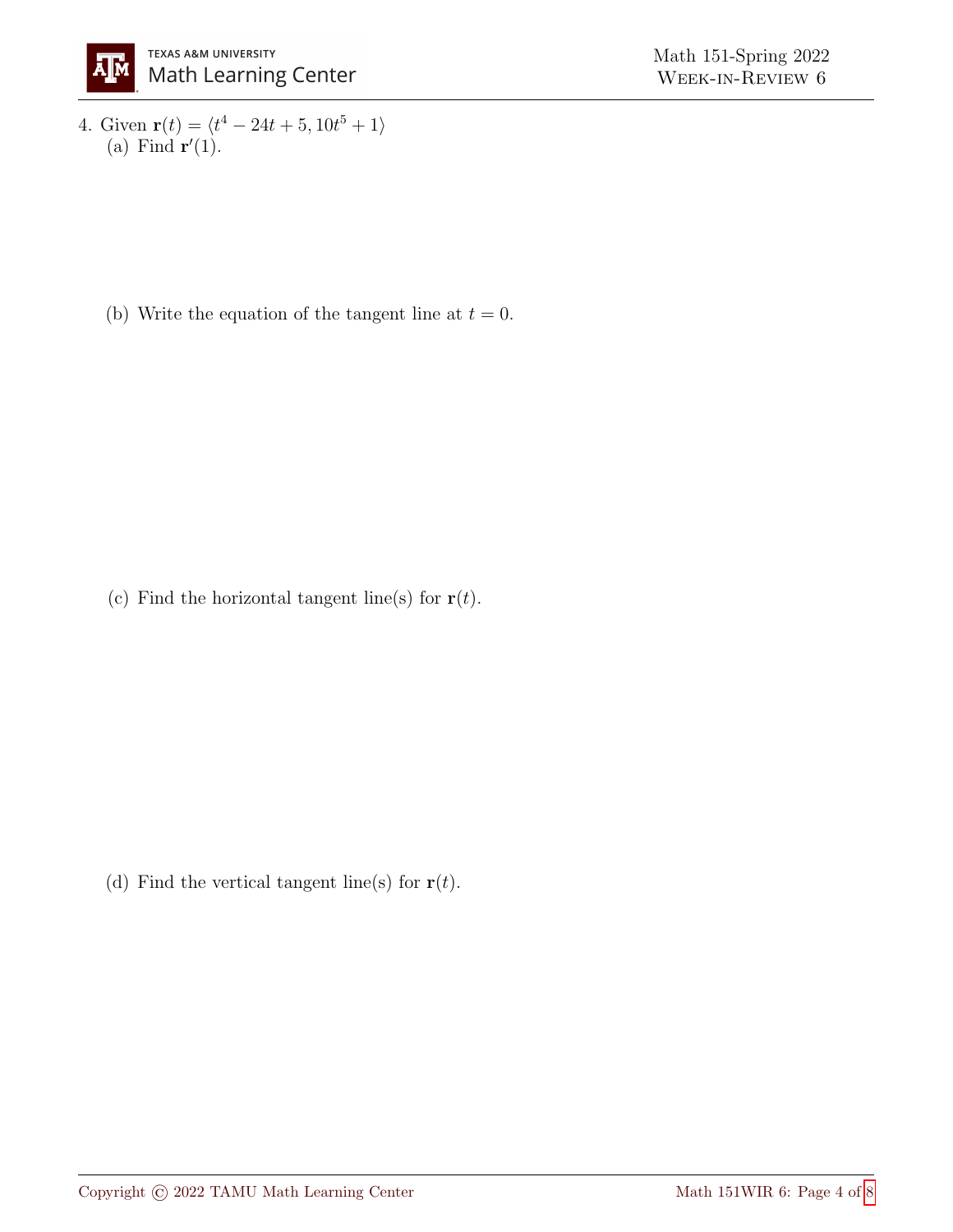- 5. Sketch the curve with the given vector equation. Indicate with an arrow the direction in which  $t$ increases.
	- (a)  $\mathbf{r}(t) = \langle 2t, t^3 + 1 \rangle$  Include a velocity and acceleration vector for  $t = 0$



(b)  $\mathbf{r}(t) = \langle \sin(2t), \cos(2t) \rangle$  Include a velocity and acceleration vector for  $t = 0$ 

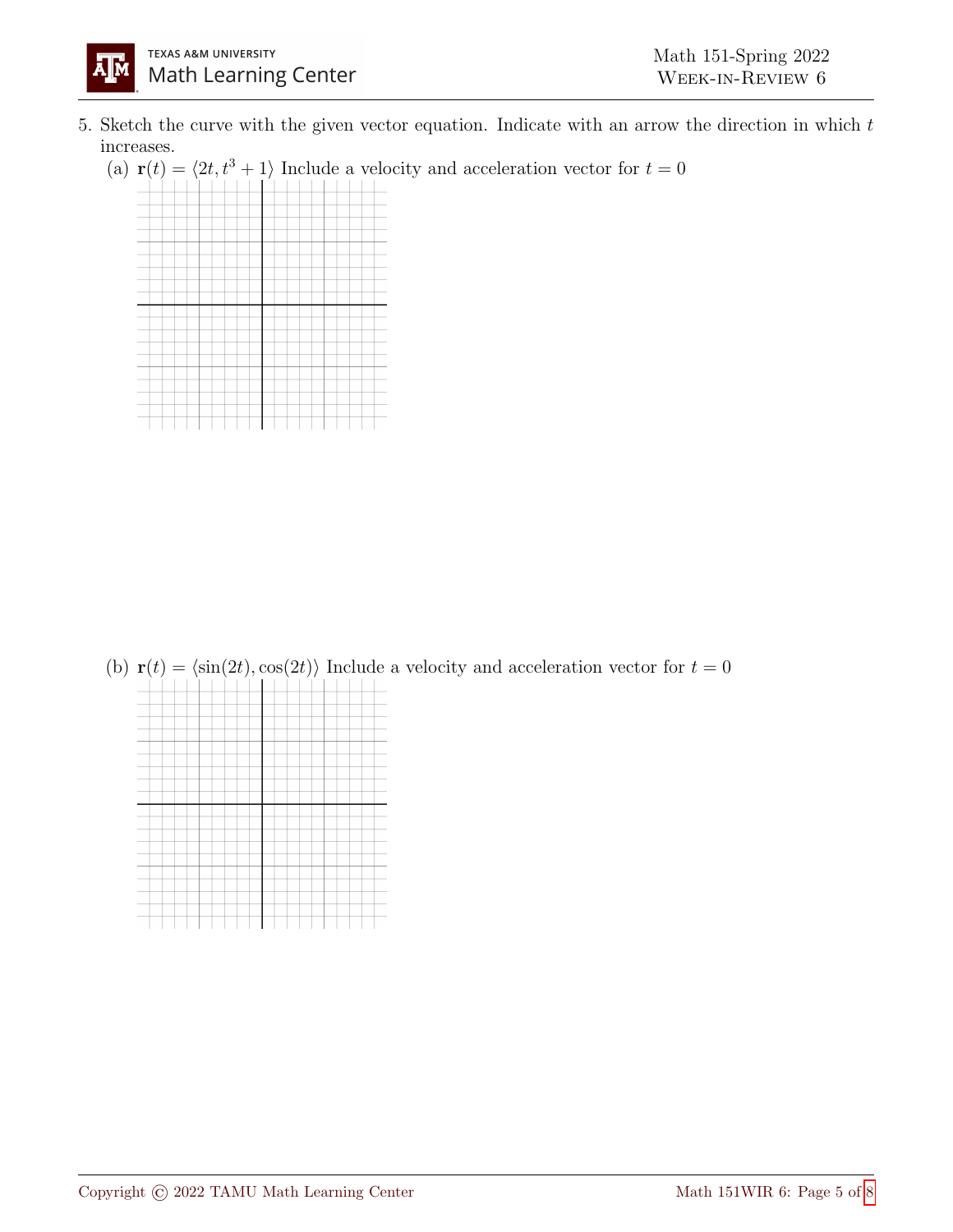

6. At what point(s) on the curve  $x = t^3 - 3t^2 - 12t$ ,  $y = \frac{1}{2}$  $\frac{1}{2}t^2 - t$  is the tangent line parallel to the line with equations  $x = 4t, y = 1 - 6t$ ?

7. Find the angle between the velocity vector and the acceleration vector for  $\mathbf{r}(t) = \langle t, 2t^3 \rangle$  at the point where  $t = 1$ .

8. A ball is thrown vertically upward with a velocity of  $32$  feet per second. The height after t seconds is given by  $h(t) = 32t - 16t^2$ . With what velocity does the ball hit the ground?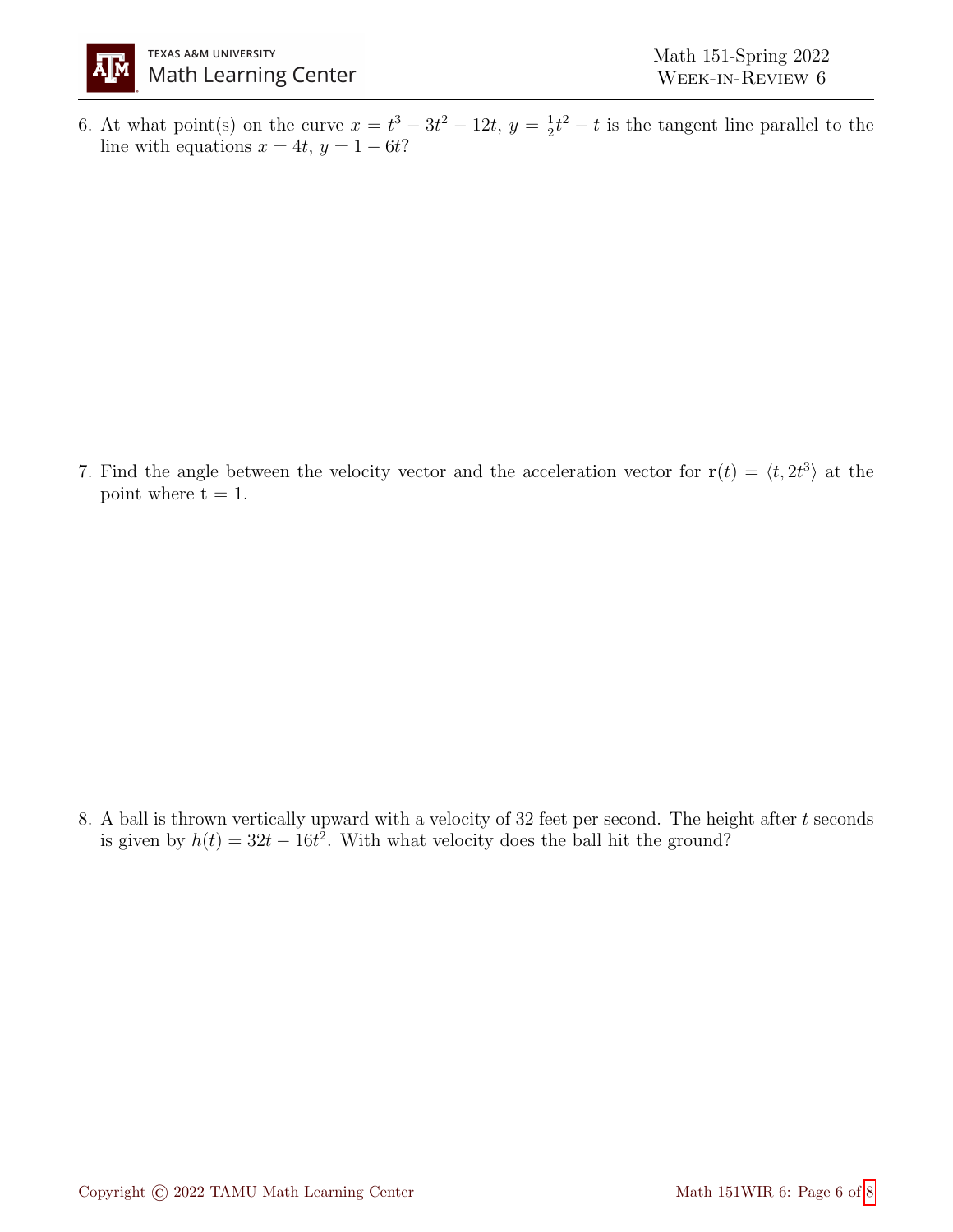

- 9. A particle moves according to the equation of motion  $s(t) = 2t^3 6t^2 5$ , where  $s(t)$  is measured in meters and  $t$  in seconds.
	- (a) When is the particle at rest?

(b) What is the acceleration when the particle is at rest?

(c) What is the total distance traveled in the first 3 seconds?

(d) What is the total displacement in the first 3 seconds?